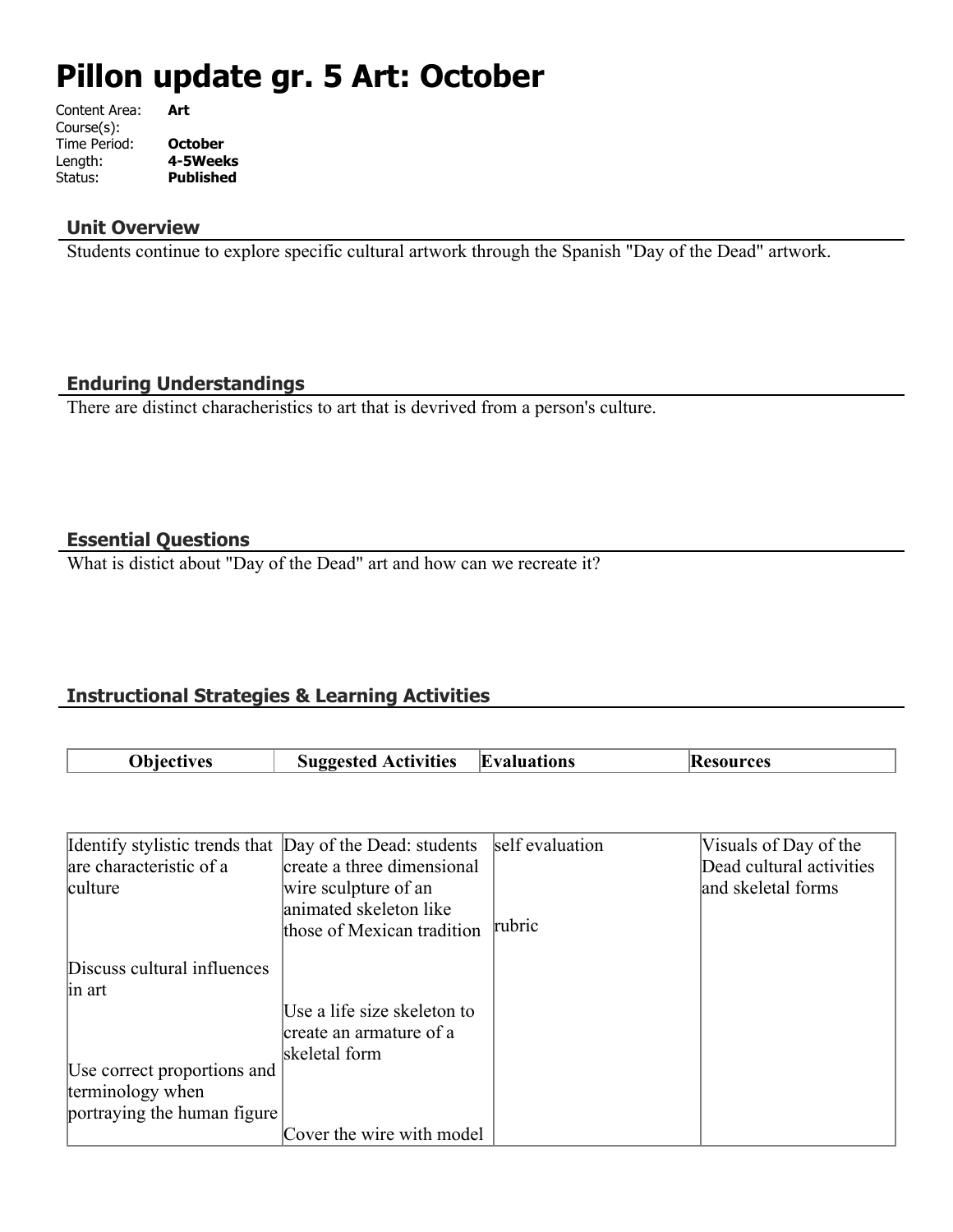|                            | magic to look like bone.                                          |  |
|----------------------------|-------------------------------------------------------------------|--|
| (Health interdisciplinary) |                                                                   |  |
|                            | Dress in costume or add<br>props to tell more about the<br>figure |  |

# **Integration of Career Readiness, Life Literacies and Key Skills**

Students will explore sculpture as a career path.

| TECH.9.4.5.DC.4       | Model safe, legal, and ethical behavior when using online or offline technology (e.g.,<br>$8.1.5.NI.2$ ).                                                             |
|-----------------------|-----------------------------------------------------------------------------------------------------------------------------------------------------------------------|
| TECH.9.4.5.CT.4       | Apply critical thinking and problem-solving strategies to different types of problems such<br>as personal, academic, community and global (e.g., 6.1.5. Civics CM.3). |
| TECH.9.4.5.GCA.1      | Analyze how culture shapes individual and community perspectives and points of view<br>(e.g., 1.1.5.C2a, RL.5.9, 6.1.5. HistoryCC.8).                                 |
| TECH.9.4.5.DC.1       | Explain the need for and use of copyrights.                                                                                                                           |
| <b>TECH.9.4.5.CT</b>  | Critical Thinking and Problem-solving                                                                                                                                 |
| <b>WRK.9.2.5.CAP</b>  | Career Awareness and Planning                                                                                                                                         |
| WRK.9.2.5.CAP.1       | Evaluate personal likes and dislikes and identify careers that might be suited to personal<br>likes.                                                                  |
| TECH.9.4.5.Cl.4       | Research the development process of a product and identify the role of failure as a part of<br>the creative process (e.g., W.4.7, 8.2.5.ED.6).                        |
|                       | An individual's passions, aptitude and skills can affect his/her employment and earning<br>potential.                                                                 |
| TECH.9.4.5.DC.2       | Provide attribution according to intellectual property rights guidelines using public domain<br>or creative commons media.                                            |
|                       | Culture and geography can shape an individual's experiences and perspectives.                                                                                         |
| <b>TECH.9.4.5.GCA</b> | <b>Global and Cultural Awareness</b>                                                                                                                                  |
| TECH.9.4.5.DC.3       | Distinguish between digital images that can be reused freely and those that have copyright<br>restrictions.                                                           |

# **Technology and Design Integration**

Students will interact with the unit using the Smartboard.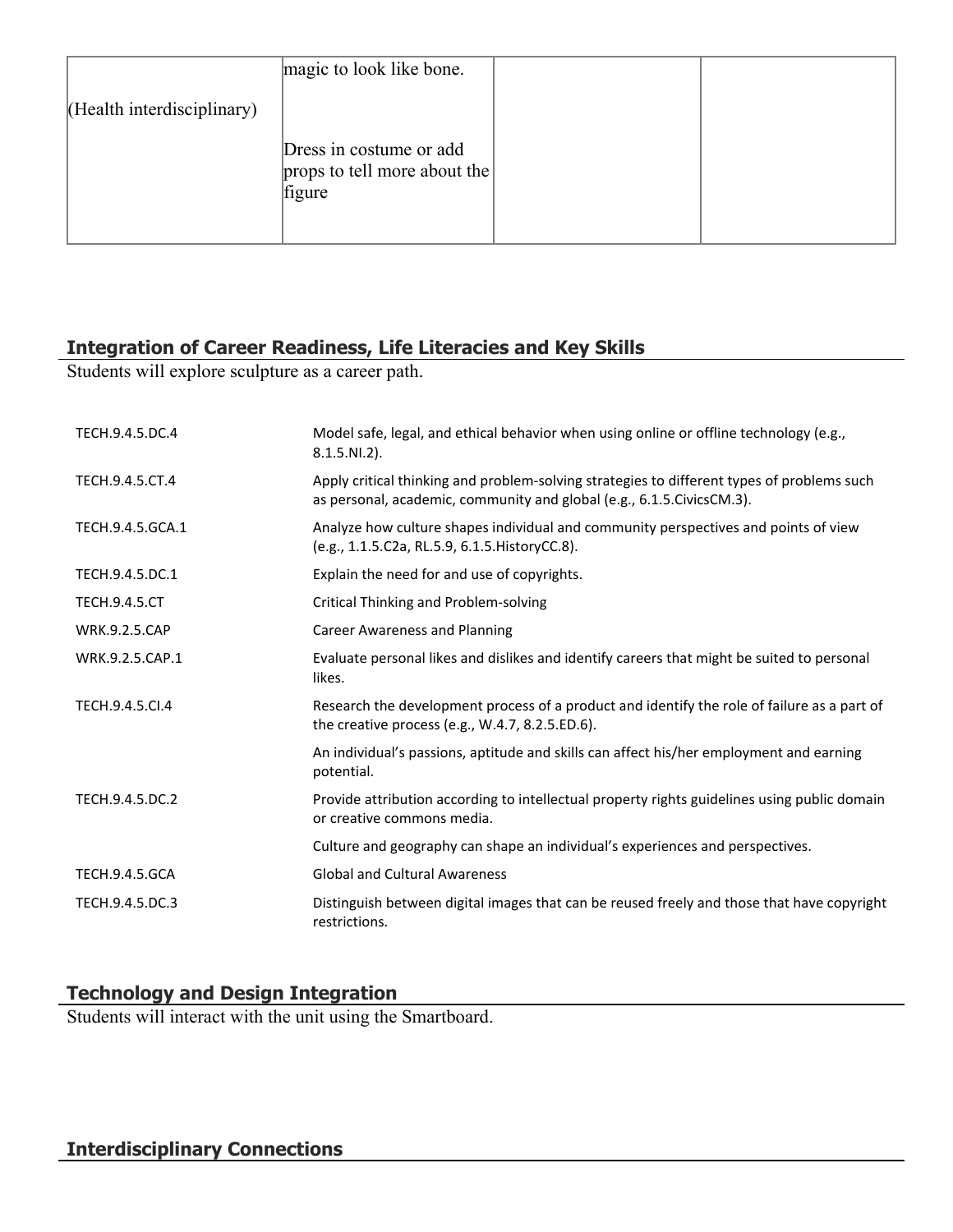| LA.L.5.4  | Determine or clarify the meaning of unknown and multiple-meaning words and phrases<br>based on grade 5 reading and content, choosing flexibly from a range of strategies.                                                |
|-----------|--------------------------------------------------------------------------------------------------------------------------------------------------------------------------------------------------------------------------|
| LA.SL.5.1 | Engage effectively in a range of collaborative discussions (one-on-one, in groups, and<br>teacher-led) with diverse partners on grade 5 topics and texts, building on others' ideas<br>and expressing their own clearly. |
| LA.L.5.1  | Demonstrate command of the conventions of standard English grammar and usage when<br>writing or speaking.                                                                                                                |
| LA.L.5.2  | Demonstrate command of the conventions of standard English capitalization, punctuation,<br>and spelling when writing.                                                                                                    |

# **Differentiation**

- Understand that gifted students, just like all students, come to school to learn and be challenged.
- Pre-assess your students. Find out their areas of strength as well as those areas you may need to address before students move on.
- Consider grouping gifted students together for at least part of the school day.
- Plan for differentiation. Consider pre-assessments, extension activities, and compacting the curriculum.
- Use phrases like "You've shown you don't need more practice" or "You need more practice" instead of words like "qualify" or "eligible" when referring to extension work.
- Encourage high-ability students to take on challenges. Because they're often used to getting good grades, gifted students may be risk averse.

# **Definitions of Differentiation Components**:

- o Content the specific information that is to be taught in the lesson/unit/course of instruction.
- o Process how the student will acquire the content information.
- o Product how the student will demonstrate understanding of the content.
- o Learning Environment the environment where learning is taking place including physical location and/or student grouping

# **Differentiation occurring in this unit:**

Students will be encouraged to improve and challenge thier art skills as they proceed.

Simpler instructions and tasks will be assigned for struggling students

# For Gifted:

Encourage students to explore concepts in depth and encourage independent studies or investigations. Use thematic instruction to connect learning across the curriculum. Encourage creative expression and thinking by allowing students to choose how to approach a problem or assignment. Expand students' time for free reading. Invite students to explore different points of view on a topic of study and compare the two. Provide learning centers where students are in charge of their learning. Brainstorm with gifted children on what types of projects they would like to explore to extend what they're learning in the classroom. Determine where students' interests lie and capitalize on their inquisitiveness. Refrain from having them complete more work in the same manner. Employ differentiated curriculum to keep interest high. Avoid drill and practice activities. Ask students' higher level questions that require students to look into causes, experiences, and facts to draw a conclusion or make connections to other areas of learning. If possible, compact curriculum to allow gifted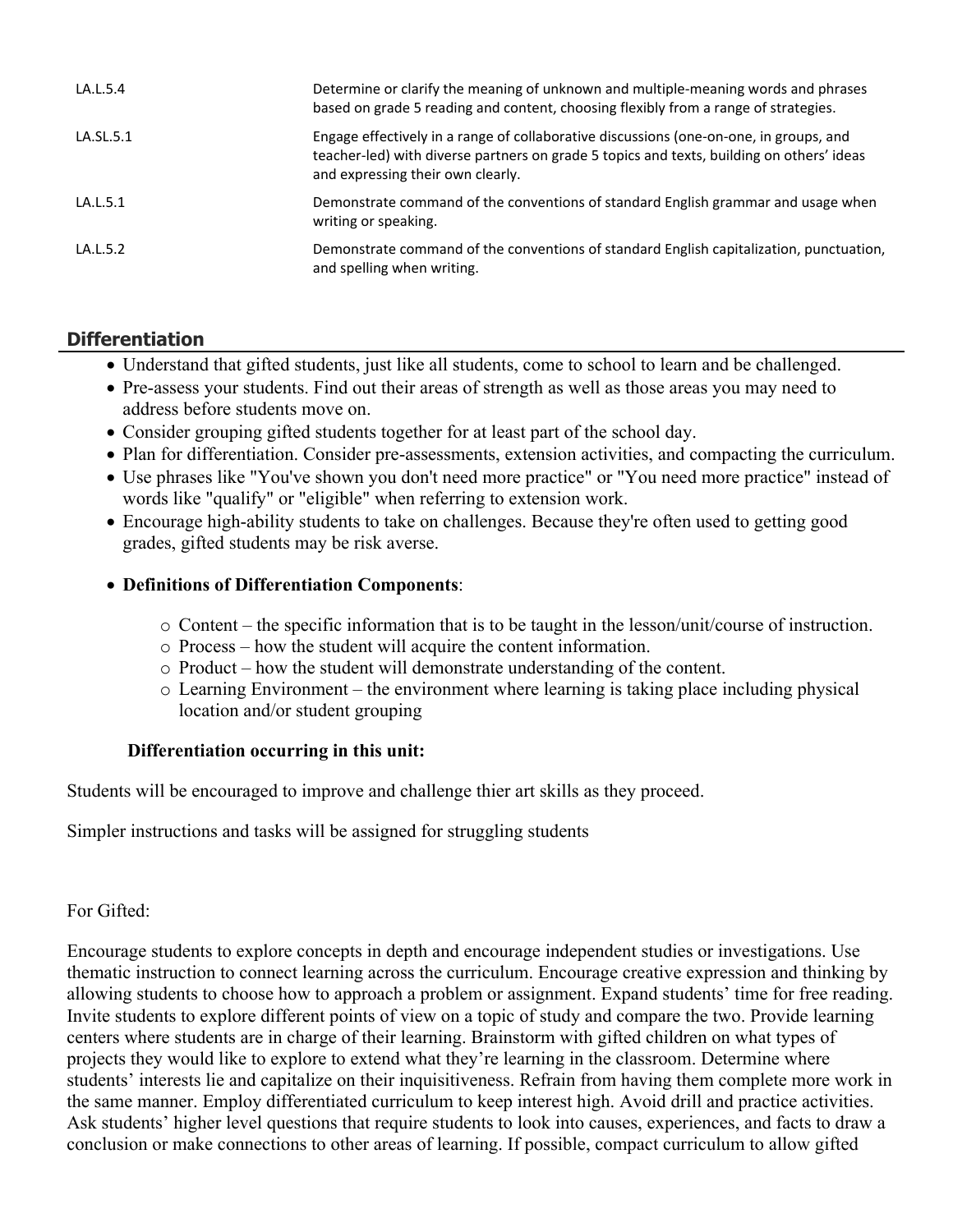students to move more quickly through the material. Encourage students to make transformations- use a common task or item in a different way. From http://www.bsu.edu/web/lshasky/Forms/Interventions/Gifted.pdf

# **Modifications & Accommodations**

ndividual IEP's and 504 accommodations will be utilized.

Refer to QSAC EXCEL SMALL SPED ACCOMMOCATIONS spreadsheet in this discipline.

# **Modifications and Accommodations used in this unit:**

# **Benchmark Assessments**

**Benchmark Assessments** are given periodically (e.g., at the end of every quarter or as frequently as once per month) throughout a school year to establish baseline achievement data and measure progress toward a standard or set of academic standards and goals.

#### **Schoolwide Benchmark assessments:**

Aimsweb benchmarks 3X a year

Linkit Benchmarks 3X a year

DRA

# **Additional Benchmarks used in this unit:**

Teacher observation for growth

# **Formative Assessments**

Assessment allows both instructor and student to monitor progress towards achieving learning objectives, and can be approached in a variety of ways. **Formative assessment** refers to tools that identify misconceptions, struggles, and learning gaps along the way and assess how to close those gaps. It includes effective tools for helping to shape learning, and can even bolster students' abilities to take ownership of their learning when they understand that the goal is to improve learning, not apply final marks (Trumbull and Lash, 2013). It can include students assessing themselves, peers, or even the instructor, through writing, quizzes, conversation, and more. In short, formative assessment occurs throughout a class or course, and seeks to improve student achievement of learning objectives through approaches that can support specific student needs (Theal and Franklin, 2010, p. 151).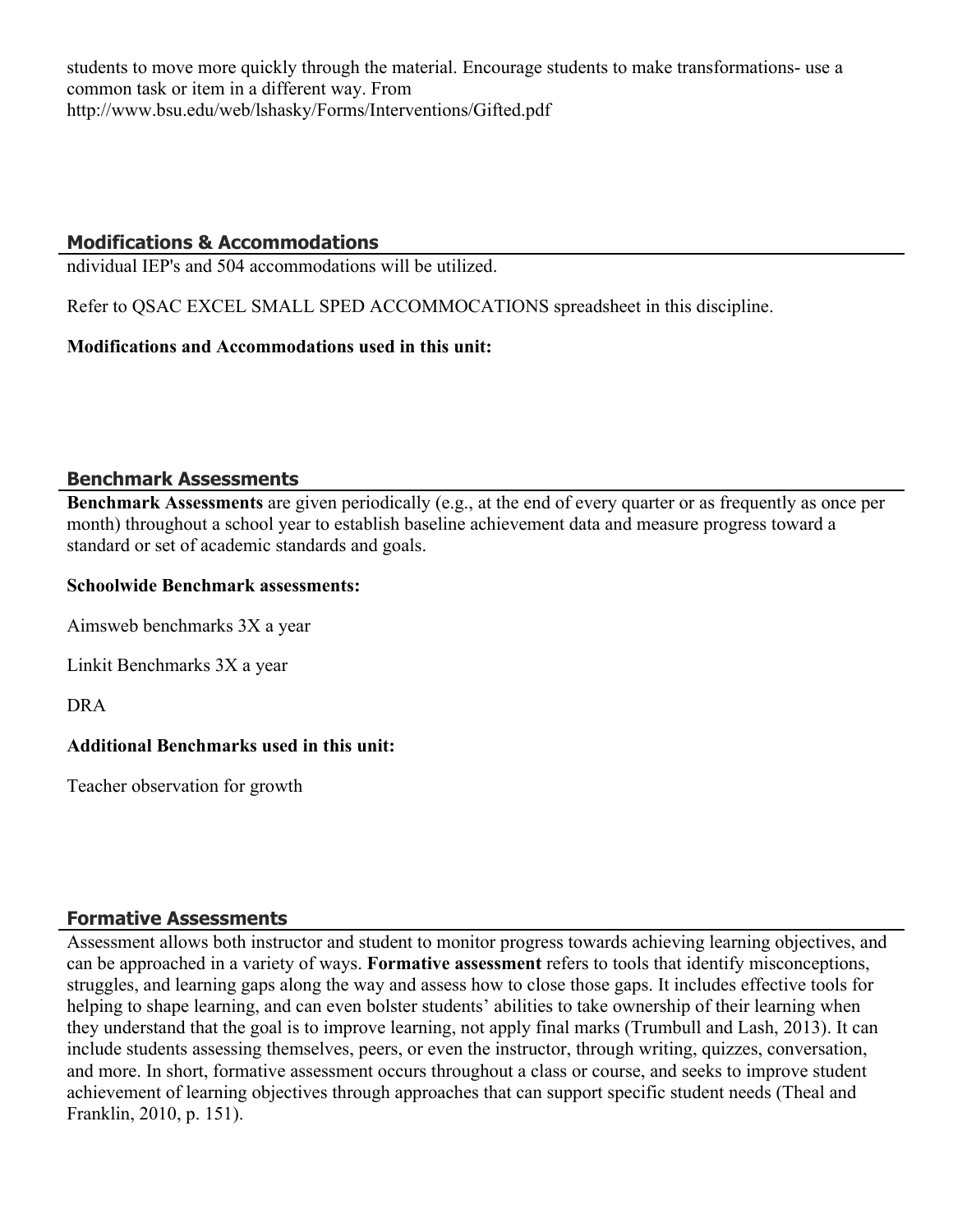#### **Formative Assessments used in this unit:**

Teacher observation during process.

Discussion.

# **Summative Assessments**

**summative assessments** evaluate student learning, knowledge, proficiency, or success at the conclusion of an instructional period, like a unit, course, or program. Summative assessments are almost always formally graded and often heavily weighted (though they do not need to be). Summative assessment can be used to great effect in conjunction and alignment with formative assessment, and instructors can consider a variety of ways to combine these approaches.

#### **Summative assessments for this unit:**

self evaluation

rubric

# **Instructional Materials**

Visuals of Day of the Dead cultural activities and skeletal forms

| <b>Standards</b> |                                                                                                                                                                                                              |
|------------------|--------------------------------------------------------------------------------------------------------------------------------------------------------------------------------------------------------------|
| VPA.1.1.5        | All students will demonstrate an understanding of the elements and principles that govern<br>the creation of works of art in dance, music, theatre, and visual art.                                          |
| VPA.1.1.5.D.CS1  | Understanding the function and purpose of the elements of art and principles of design<br>assists with forming an appreciation of how art and design enhance functionality and<br>improve quality of living. |
| VPA.1.1.5.D.1    | Identify elements of art and principles of design that are evident in everyday life.                                                                                                                         |
| VPA.1.1.5.D.CS2  | The elements of art and principles of design are universal.                                                                                                                                                  |
| VPA.1.1.5.D.2    | Compare and contrast works of art in various mediums that use the same art elements<br>and principles of design.                                                                                             |